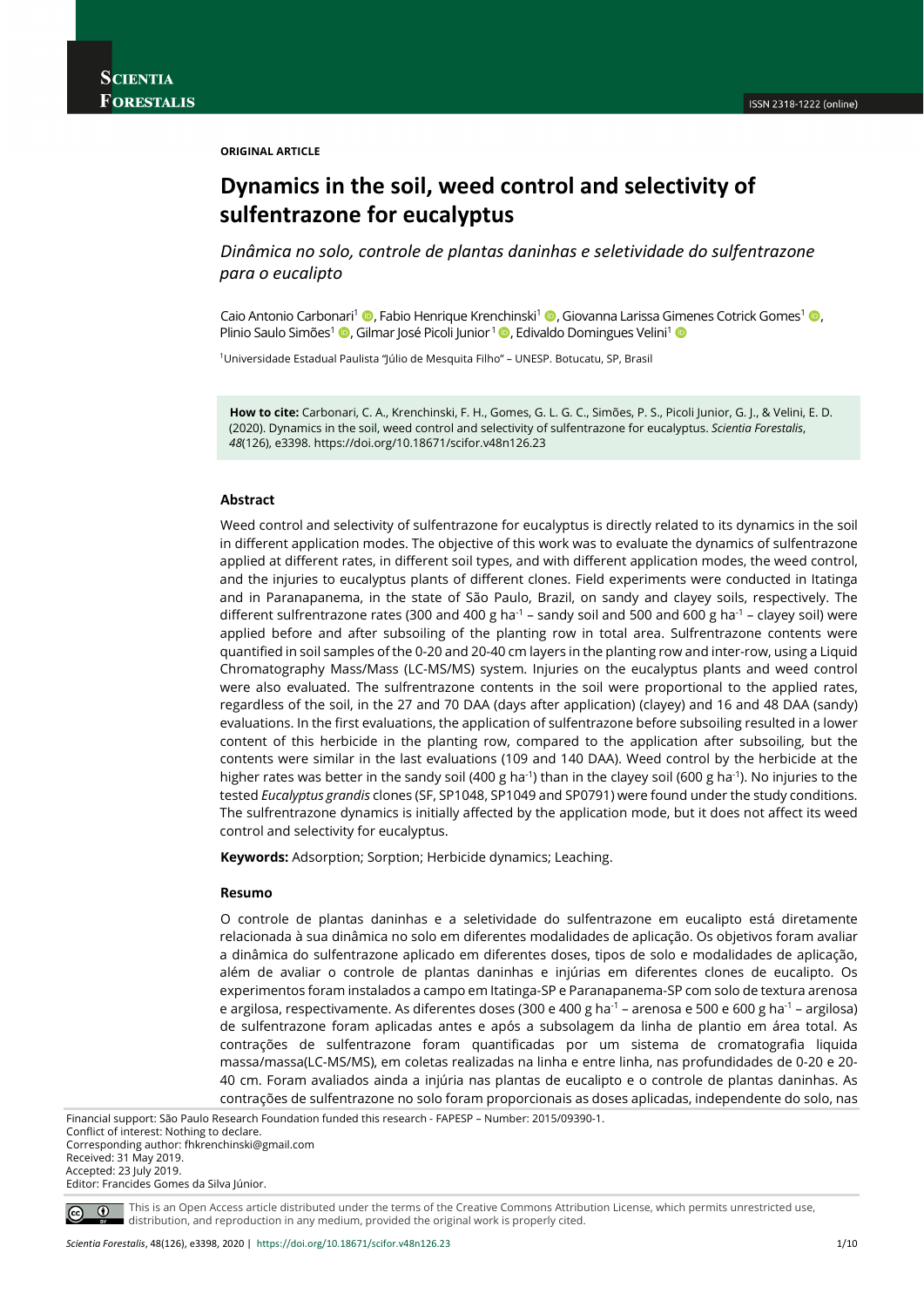coletas de 27 e 70 DAA (Solo argiloso) e 16 e 48 DAA (Solo arenoso). A aplicação de sulfentrazone antes da subsolagem resultou em menor concentração desse herbicida na linha de plantio, nas primeiras coletas em comparação com a aplicação após a subsolagem, porém ficaram semelhantes para as coletas de 109 e 140 DAA. O controle de plantas daninhas foi maior nas doses aplicadas no solo arenoso (400 g ha-1) em relação ao solo argiloso (600 g ha-1). Não foram observadas injúrias nos clones de *Eucalyptus grandis* (SF, SP1048, SP1049 e SP0791) em ambas as condições. O sulfentrazone é afetado inicialmente de acordo com a modalidade de aplicação, porém isso não influência o controle de plantas daninhas e a seletividade no eucalipto.

**Palavras-chave:** Adsorção; Sorção; Dinâmica de herbicidas; Lixiviação.

# **INTRODUCTION**

Eucalyptus plantations are important in Brazil; they generate raw material for cellulose, paper, coal, furniture, and energy production. The area with planted forests in Brazil reached 7.84 million hectares in 2017, with 5.7 million hectares (72.7%) of eucalyptus (Indústria Brasileira de Árvores, 2017).The greatest areas are in the states of Minas Gerais (24%), São Paulo (17%), and Mato Grosso do Sul (17%) (Indústria Brasileira de Árvores, 2017). Eucalyptus plantations are important for the country's economy, and are promising for renewable energy, recovery of degraded areas and atmospheric  $CO<sub>2</sub>$  sequestration (Olivette et al., 2011).

Weeds compete with eucalyptus plants for light, water, and nutrients and are one of the main problems for implementation and maintenance of eucalyptus plantations (Medeiro et al., 2016). This competition is higher in the first two years after planting, when the plants are at the initial stage of development. The effects of weeds on eucalyptus plantations depend on the composition and density of the weed community (Garau et al., 2009). Annual weed species, such as *Panicum maximum*, *Urochloa* spp., *Ipomoea* spp., *Commelina* spp., and *Spermacoce latifolia* compete with eucalyptus plants at the initial stages of growth (Medeiro et al., 2016; Ferreira et al., 2016; Cruz et al., 2010). Weed management in eucalyptus plantations is an important cultural practice that has direct effects on yield and production costs (Machado et al., 2009). One of the most used practices to control weeds is the use of chemical herbicides.

Sulfentrazone is one of the herbicides used in eucalyptus plantations; it inhibits the protoporphyrinogen oxidase (PROTOX), causing the accumulation of protoporphyrinogen IX and formation of singlet oxygen, which is responsible for the peroxidation of cell membranes (Scalla et al., 1990). Sulfentrazone has a water solubility of 490 mg  $L^1$  and a vapor pressure of  $1x10^{-9}$  mm Hg at 25 $^{\circ}$ C and is approved for controlling mono- and dicotyledonous weeds in eucalyptus at pre-emergence (Rodrigues and Almeida, 2011).This herbicide has moderate mobility in the soil, with great leaching potential in sandy soils (Melo et al., 2010; Monquero et al., 2010). It presents low adsorption, mainly in clayey soils and soils with high organic matter content, which slows the desorption process (Martinez et al., 2008; Reddy & Locke, 1998). The microbial decomposition is the main route of degradation of sulfentrazone (Martinez et al., 2010, 2008; Shaner, 2012), with a half-life of 180 days (Rodrigues & Almeida, 2011).

Minimum cultivation for eucalyptus consists in soil rotation only for the planting row; it has been used in forest plantations (Gatto et al., 2003). Herbicide applications, especially at pre-emergence, can be carried out under these conditions before or after subsoiling of the planting row, which may affect the weed control, dynamics, and selectivity of these herbicides. Thus, studies on herbicides applied under these conditions are important for the forestry sector to ensure weed control with long residual effect, selectivity for eucalyptus seedlings, and safety for the environment. Sulfentrazone dynamics is dependent on soil textures and managements (Reddy & Locke, 1998; Carbonari et al., 2016b). Sulfentrazone can be leaching, especially when applied to sandy soils (Melo et al., 2010; Monquero et al., 2010) and higher adsorption and slower desorption rate of the clayey soils (Paranapanema) (Martinez et al., 2008; Reddy & Locke, 1998).

The objective of this work was to evaluate the dynamics of sulfentrazone applied at different rates, in different soil textures, with different application modes (before and after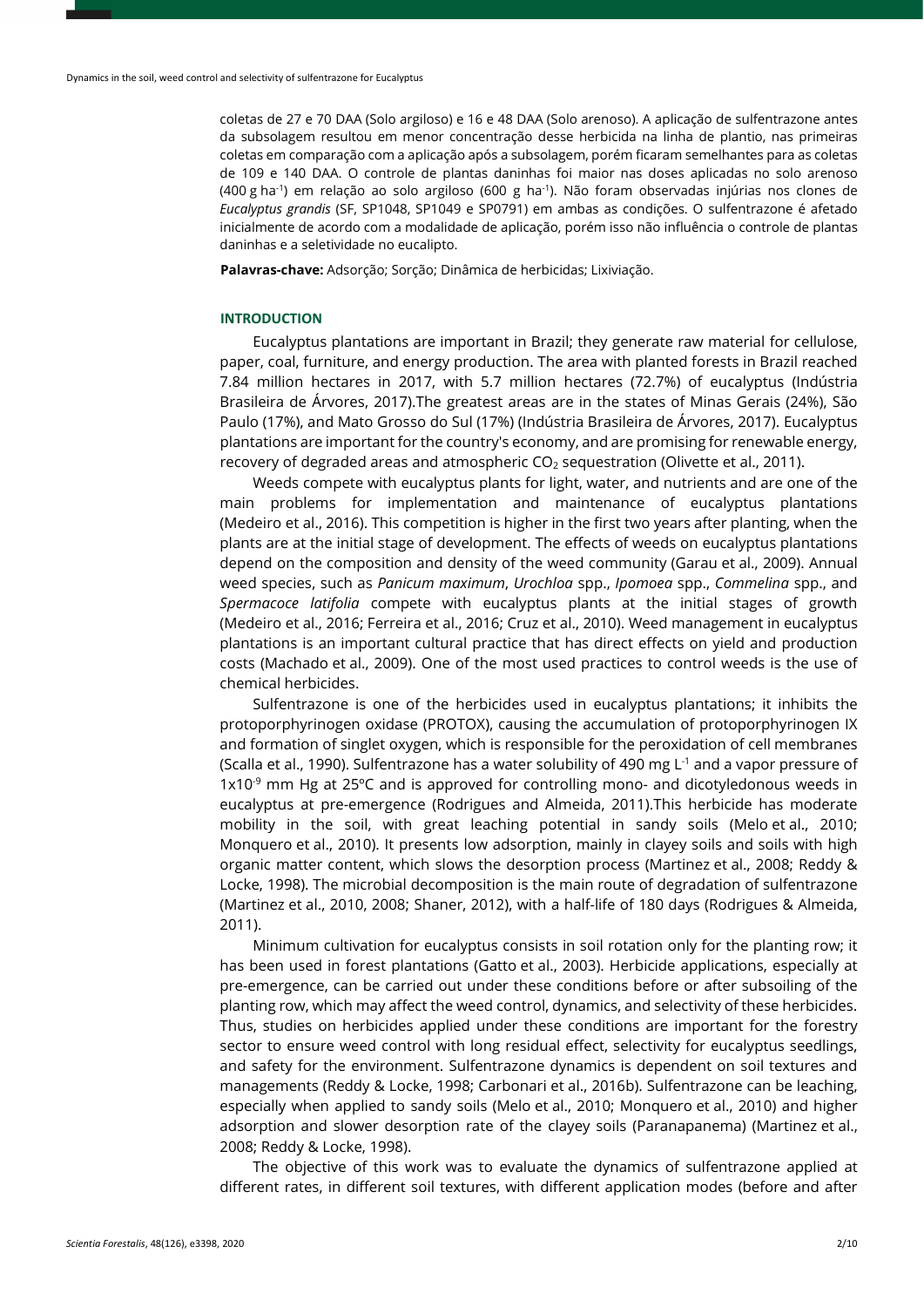subsoiling of the planting row), the weed control, and the effects of sulfentrazone on initial development of different eucalyptus clones.

#### **MATERIAL AND METHODS**

Two field experiments were conducted in areas with eucalyptus plantations: on a sandy soil in Itatinga and on a clayey soil in Paranapanema, in the state of São Paulo, Brazil. Soil samples of the 0-20 cm layer were collected and analyzed; the soils of Itatinga and Paranapanema presented 14 and 25 g dm<sup>3</sup> of organic matter, CEC of 95 and 118mmolc dm<sup>-3</sup>, base saturation of 7 and 10%, and sandy (83 g kg<sup>-1</sup> of clay, 2 g kg<sup>-1</sup> of silt, and 915 g kg<sup>-1</sup> of sand) and clayey (514 g kg<sup>-1</sup> of clay, 170 g kg<sup>-1</sup> of silt, and 316 g kg<sup>-1</sup> of sand) texture, respectively.

A randomized block experimental design was used, with four replications. The treatments consisted of sulfentrazone application before and after subsoiling (Table 1). Four different *Eucalyptus grandis* clones were planted in both experiments: SF, SP1048, SP1049, and SP0791. Five seedlings of each clone were planted in each plot within the application area, with spacing of 3 meters between rows and 2 meters between plants, after Sulfentrazone application.

| <b>Treatments</b>               | Rates (g ha $^{-1}$ ) |              |
|---------------------------------|-----------------------|--------------|
|                                 | <b>Itatinga</b>       | Paranapanema |
| Sulfentrazone after subsoiling  | 300                   | 600          |
| Sulfentrazone after subsoiling  | 400                   | 500          |
| Sulfentrazone before subsoiling | 300                   | 600          |
| Sulfentrazone before subsoiling | 400                   | 500          |
| Control                         |                       |              |

**Table 1.** Herbicides, time of application, and rates used in the treatments. Itatinga and Paranapanema, SP, Brazil.

The treatments were applied in total area on four planting rows, and the soil, toxicity, and weed control evaluations were carried out using the two central rows. A hydraulic sprayer (Jacto brand, model Jatão 600) coupled to a tractor was used for the applications, using a solution volume of 150 Lha<sup>-1</sup>. In Itatinga, the spraying was carried out with TTI 015 tips (Teejet®, Wheaton, USA) spaced 0.4 m apart, pressure of 1.8 PSI, and speed of 4 km h-1. The applications before and after subsoiling were performed under temperatures of 28.8 and 31.5 $^{\circ}$ C, relative air humidity of 64.3% and 50.3%, and wind speeds of 7 and 2.6 km ha<sup>-1</sup>, respectively. In Paranapanema, the spraying was carried out with FV8-2.5 tips (Teejet, Wheaton, IL 60187, USA) spaced 0.96 m apart, pressure of 45.5 PSI, and speed of 4.8 km h<sup>-1</sup>. The applications before and after subsoiling were performed at temperatures of 24.1 and 23.9 $^{\circ}$ C, relative air humidity of 38.5% and 38%, and wind speeds of 8.5 and 6.5 km ha<sup>-1</sup>, respectively. The applications were carried out in March 2016 (Itatinga) and May 2016 (Paranapanema).

The sulfentrazone contents in the soil were determined in four soil samples of the 0-20 and 20-40 cm layers. In Itatinga, the samples were collected at 16, 48, 66, and 109 days after application of the herbicides (DAA), with accumulated rainfall depths between collections of 26, 173, 222, and 401 mm, respectively. In Paranapanema, the samples were collected at 27, 70, 97 and 140 DAA, with accumulated rainfall depths between collections of 19, 98, 121, and 177 mm, respectively. The soil samples were collected in the planting row and inter-row for plots with sulfentrazone applications before subsoiling, and only in the planting row for plots with applications after subsoiling. Fifteen sample points per plot were used for each location (row and inter-row), making a composite sample per plot and location.

The samples were frozen  $(-10^{\circ}C)$  until analysis; then, they were homogenized and dried in a forced air circulation oven at  $40^{\circ}$ C for 48 hours or until constant weight. Aliquots of 7 g were taken and placed in cartridges with collectors in the lower part to collect the extracted material. The samples were saturated with 1.5 (sandy soil) and 3.0 mL (clayey soil) of distilled water and kept under saturation conditions for 24 hours. The samples were then centrifuged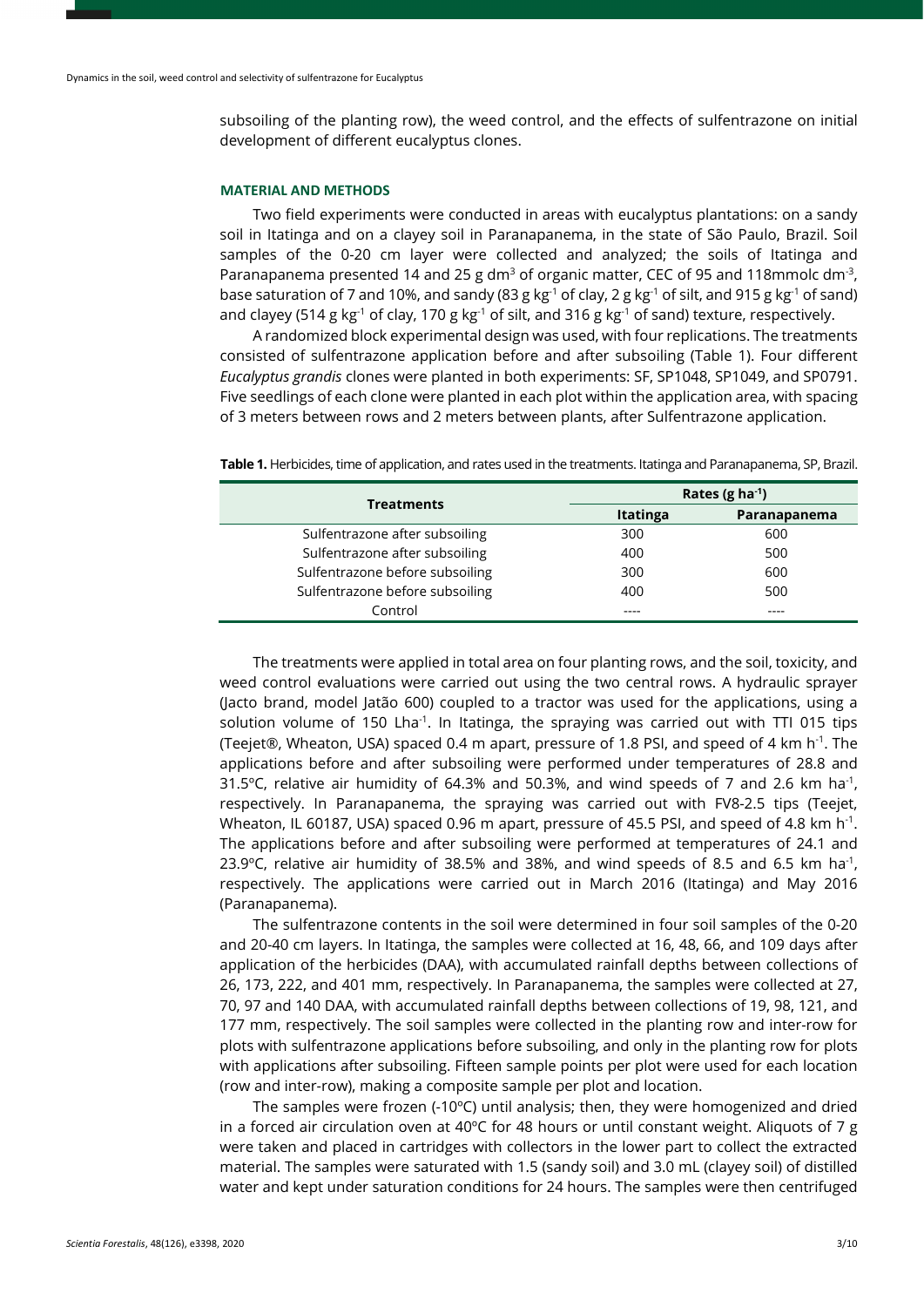for 5 min at 4000 x g, and the supernatant was filtered using Millipore filters of 0.2 μm and transferred to vials.

The sulfentrazone content was quantified in a LC-MS/MS system, consisting of a highperformance liquid chromatograph (HPLC) (Prominence UFLC, Shimadzu), equipped with two LC-20AD pumps, a SIL-20AC self-injector, a DGU-20A5 degasser, a CBM-20A controller system that allows fully automated operation, and a CTO-20AC oven for column temperature control. A 3200 Q TRAP mass spectrometer (Applied Biosystems), hybrid triple quadrupole was coupled to the HPLC. A Synergi Column 2.5 μ Hydro RP 100 Å was used with 0.5% acetic acid in water (Phase A - FA) and 0.5% acetic acid in methanol (Phase B - FB). The gradients used were as follows: 0 - 1 minutes = 50% FB and 50% FA; 1 - 3 minutes = 95% FB and 5% FA; 3 - 6 minutes = 95% FB and 5% FA; 6 - 8 minutes = 50% FB and 50% FA, and 8-10 minutes = 50% FB and 50% FA, with a flow of 0.60 mL min<sup>-1</sup> and a reading time of 12 minutes.

The injuries to the clones caused by the herbicides were visually evaluated using percentages which varied on a scale 0% to 100%, in which 0% represents plants without injury and 100% represents dead plants. The weed control in the planting row and inter-row in Itatinga, and in inter-row in Paranapanema was also visually evaluated using percentages which varied on a scale 0% to 100%, with 0% representing no control and 100% representing total weed control when compared to the control treatment. The injury and control methodologies are described by Sociedade Brasileira da Ciência das Plantas Daninhas (1995). The main weed species found were *Spermacoce latifolia*, *Commelina benghalensis*, *Brachiaria decumbens*, *Cyperus* sp., *Phytolacca thyrsiflora*, and *Emilia fosbergii* in the area in Itatinga; and *Brachiaria decumbens*, *Cyperus* sp., and some broadleaf seedlings at early stage of development in the area in Paranapanema.

The data were subjected to the normality test of Shapiro-Wilk, and after analysis of variance (ANOVA) at 5% of probability; the standard error of the mean was calculated, and the data were represented in graphs as mean ± standard error.

# **RESULTS AND DISCUSSION**

The soil samples collected at 16 DAA in Itatinga had similar sulfentrazone contents in both evaluated soil layers (0-20 and 20-40 cm). This indicates that this herbicide can leach to great soil depths soon after the first rains after its application; this was also found in other studies (Silva Junior et al., 2016; Carbonari et al., 2016a; Blanco et al., 2010). The application rate of 400 g ha<sup>-1</sup> of sulfentrazone resulted in a higher content of the herbicide in the soil than the rate of 300 g ha<sup>-1</sup>, regardless of the application mode. The sulfentrazone application before subsoiling resulted in smaller contents of the herbicide in the eucalyptus planting row at 16 and 48 DAA, when compared to the application after subsoiling (Figure 1).

The sulfentrazone contents in the soil decreased after 66 DAA. However, application modes presented differences in the 0-20 cm layer; the sulfentrazone contents in the application after subsoiling was lower when compared to the application before subsoiling. The sandy soil of the area in Itatinga has lower sulfentrazone sorption capacity and the subsoiling allowed a greater soil water infiltration, favoring the leaching of sulfentrazone to deeper soil layers (Silva Junior et al., 2016; Passos et al., 2015). The application modes and rates resulted in similar sulfentrazone soil contents at 109 DAA (Figure 1).

The highest sulfentrazone rates in Paranapanema (clayey soil) resulted in higher sulfentrazone contents in the soil. At 27 DAA, the highest sulfentrazone contents in the planting row (after subsoiling) and inter-row (before subsoiling) were found in the 0-20 cm layer (Figure 2). This result is explained by the smaller accumulated rainfall depths in Paranapanema (19 mm) when compared to Itatinga (26 mm), which reduced the herbicide leaching to deeper soil layers. According to Melo et al. (2010), sulfentrazone leaching is higher as precipitation increases, especially in sandy soils, such as that of Itatinga. This is confirmed by several studies (Braga et al., 2016; Silva Junior et al., 2016; Monquero et al., 2010). The application after subsoiling resulted in the highest sulfentrazone contents in the planting row in the layer of 20-40 cm at 70 and 97 DAA.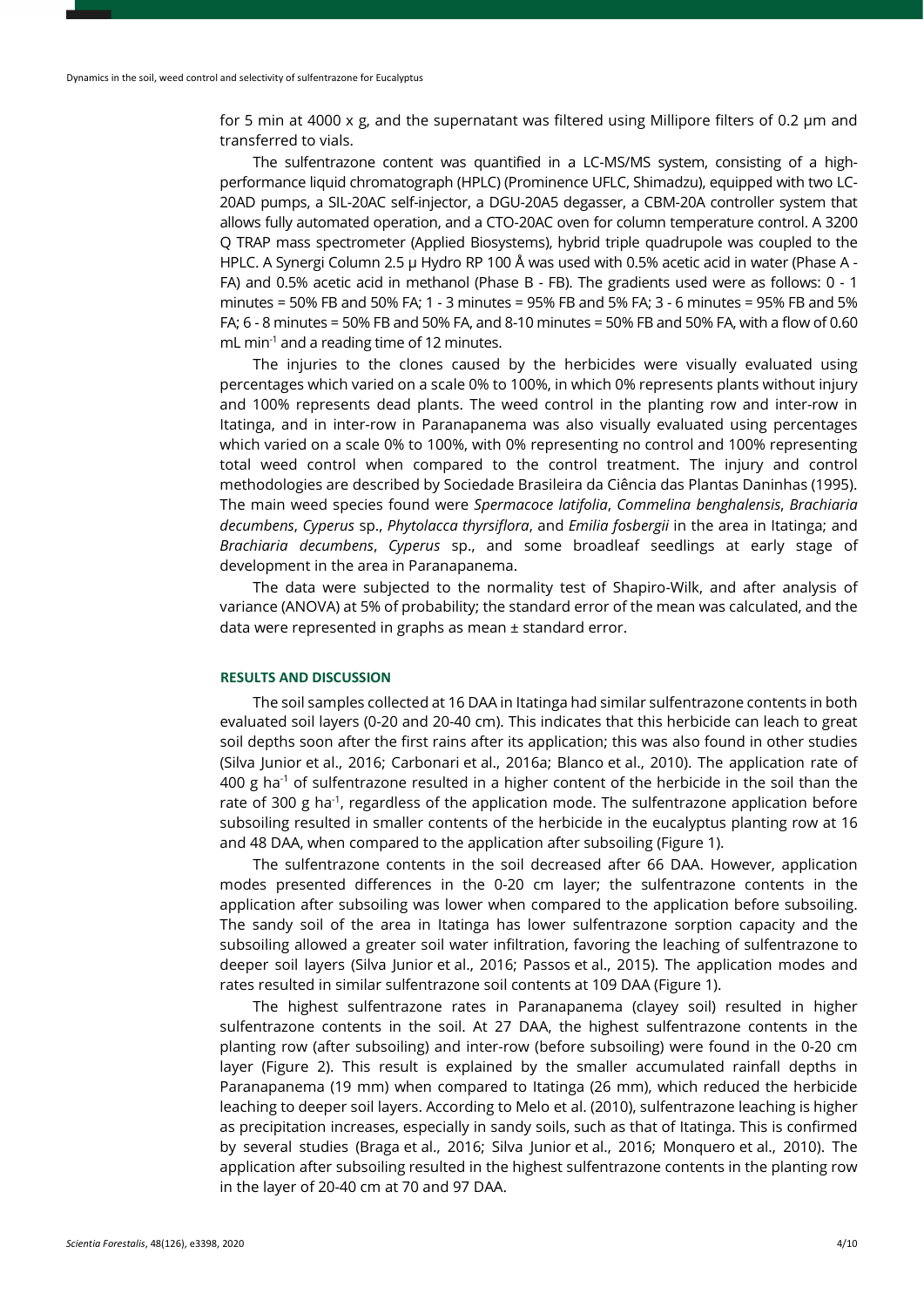

**Figure 1.** Sulfentrazone contents in the soil (μg g-1) in the 0-20 and 20-40 cm layers, collected on the planting row and inter-row of eucalyptus plants at 16 (a), 48 (b), 66 (c), and 109 (d) days after application in Itatinga, SP, Brazil. (Mean ± standard error).



**Figure 2.** Sulfentrazone contents in the 0-20 and 20-40 cm layers of soil (μg g<sup>-1</sup>) collected on the planting row and inter-row of eucalyptus plants at 27 (a), 70 (b), 97 (c), and 140 (d) days after application in Paranapanema, SP, Brazil. (Mean ± standard error).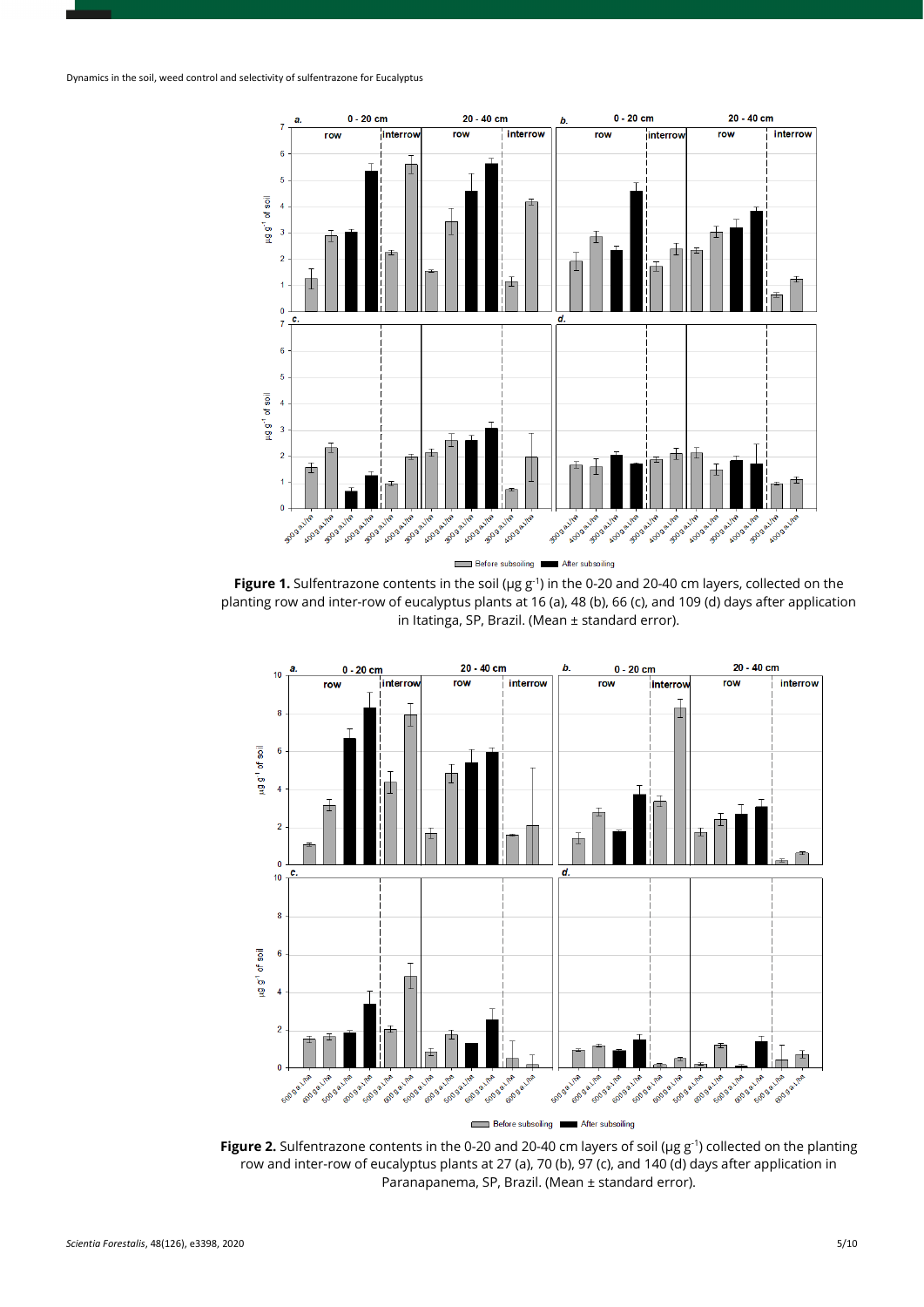The application of the highest sulfentrazone rate (600 g and ha<sup>-1</sup>) resulted in higher sulfentrazone contents in the soil, regardless of the application mode at 27, 70 and 97 DAA. Carbonari et al. (2016b) evaluated sulfentrazone rates (200, 400, and 600 g ha<sup>-1</sup>) in sandy and clayey soils and found that sulfentrazone contents in the soil are proportional to the applied rates.

Regarding the effects of the application modes, the application before subsoiling resulted in lower sulfentrazone contents in the eucalyptus planting row in all evaluated herbicide rates and soil layers.

The differences between sulfentrazone contents in the soil due to the application modes practically disappeared at 140 DAA. This explains the similar results in weed control. Thus, despite the initial higher herbicide contents in the soil with the application after subsoiling, no difference was found in the last evaluation, indicating the same residual period of this herbicide, regardless of the application mode (Figure 2). Carbonari et al. (2016b) evaluated sulfentrazone rates (200, 400, and 600 g ha-1 ) applied in pots with sandy and clayey soils and found 80% lower sulfentrazone in the soil at 90 DAA when compared with that at 15 DAA, regardless of the herbicide rate and soil type. Moreover, Martinez et al. (2008) found 55% lower sulfentrazone in the soil at 120 DAA, with a moisture condition of 30% of the soil field capacity.

Sulfentrazone contents in the soil decreased at each soil evaluation, regardless of the application mode and site of the experiment (Itatinga: 16, 48, 66, and 109 DAA; Paranapanema: 27, 70, 97, and 140 DAA). This is evidence of a herbicide degradation in the soil, leaching to deeper non-sampled layers or sorption to soil colloids (Figure 3). However, the greatest reduction was found with applications after subsoiling. The reductions in sulfentrazone contents from the first (16 DAA) to the last (109 DAA) evaluation in Itatinga were 21% (before subsoiling) and 60% (after subsoiling). This reduction was greater in the clayey soil (Paranapanema), with 75% (before subsoiling) and 85% (after subsoiling).



**Figure 3.** Mean sulfentrazone contents in the soil (μg g<sup>-1</sup>) with applications before and after subsoiling, in Itatinga, SP (a) and Paranapanema, SP (b), Brazil.

The reduction of sulfentrazone contents in the soil is explained by the leaching potential, especially when applied to sandy soils (Melo et al., 2010; Monquero et al., 2010), such as that in Itatinga. In addition, this area presented greater accumulated rainfall depts during the experiment, favoring leaching. The sulfentrazone contents in the soil decreased also due to the higher adsorption and slower desorption rate of the clayey soil (Paranapanema) (Martinez et al., 2008; Reddy & Locke, 1998). According to Freitas et al., (2014), soils with higher organic matter present higher adsorption potential of sulfentrazone. The soil organic matter contents of the study areas were 14 g dm<sup>3</sup> (Itatinga) and 25 g dm<sup>3</sup> (Paranapanema); thus the adsorption would be higher for the area in Paranapanema, and the herbicide contents in the soil would decrease over time (Figure 3). In addition to the reduction of sulfentrazone by leaching (sandy soil) and adsorption (clayey soil), this herbicide is degraded by microorganisms, which reduces its contents over time (Martinez et al., 2010, 2008; Shaner, 2012).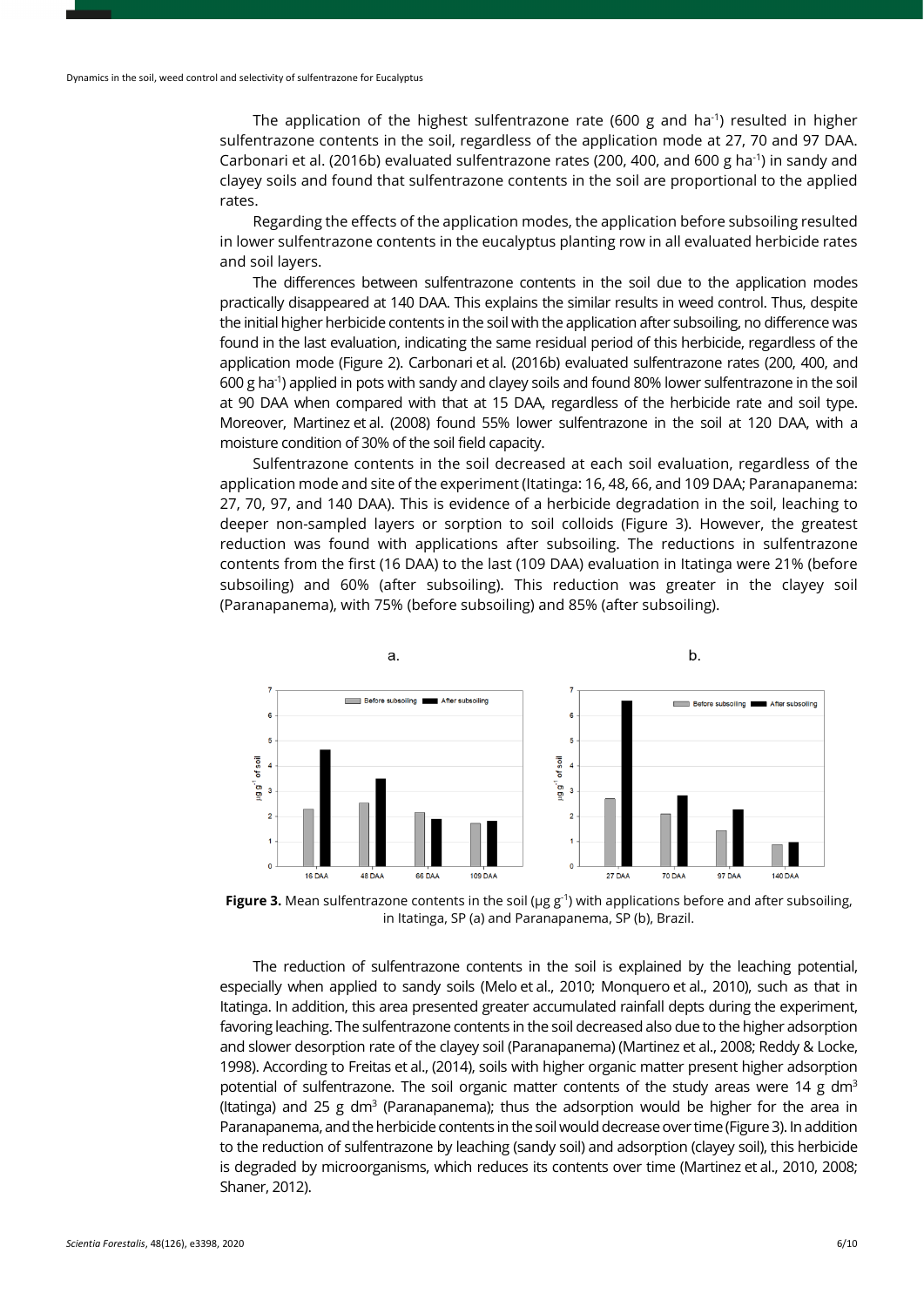Subsoiling (soil turning) can reverse soil layers, distributing the herbicide when it is applied before subsoiling, thus lower contents of sulfentrazone are found in the soil. However, in this case, the herbicide is protected from losses by volatilization and photodegradation, remaining longer in the soil (Figure 3). When the herbicide is applied after subsoiling, it is lost by adsorption, leaching, microbial degradation, and photodegradation. Carbonari et al. (2016a) evaluated sulfentrazone contents in soils after applying it on sugarcane straw, without rainfall, and found 76.5% of the sulfentrazone applied after one day, 61.7% after 30 days, and 42.3% after 60 days; the sulfentrazone loss was attributed to photodegradation and interaction of the herbicide with the sugarcane straw. This may be the cause of the more pronounced sulfentrazone reductions found in the present study for application after subsoiling in both sites.

The eucalyptus clones presented low visual injury symptoms (<3%) at 7 DAA when sulfentrazone was applied after subsoiling, and they did not persist in the other evaluations. Sulfentrazone was selective to eucalyptus in all conditions (data not shown). According to Carbonari et al. (2012), the selectivity of sulfentrazone for eucalyptus is due to the herbicide absorption; the clones that present higher absorption of sulfentrazone have more injuries and lower growth. However, this was not found in the present work.

Sulfentrazone presented greater weed control (>80%) when applied at a rate of 400 g ha<sup>-1</sup> in the eucalyptus planting row, regardless the application mode (before or after subsoiling), up to 66 DAA in Itatinga. However, in the last evaluation (109 DAA), the control decreased (<40%), regardless of the rate and application mode used (Figure 4 and 5). This result is associated with the reduction of sulfentrazone contents in the soil (Figures 1 and 3). Weed control in the eucalyptus inter-row was efficient (>80%) at 48 and 66 DAA with both sulfentrazone rates only when applied before subsoiling, with a decrease in weed control at 109 DAA.



Figure 4. Percentage of weed control in the planting row, at 48, 66, and 109 days after application, in the area of Itatinga, SP, Brazil. (Means ± standard error).



**Figure 5.** Percentage of weed control in the inter-row, at 48, 66 and 109 days after application, in the area in Itatinga, SP, Brazil. (Means ± standard error).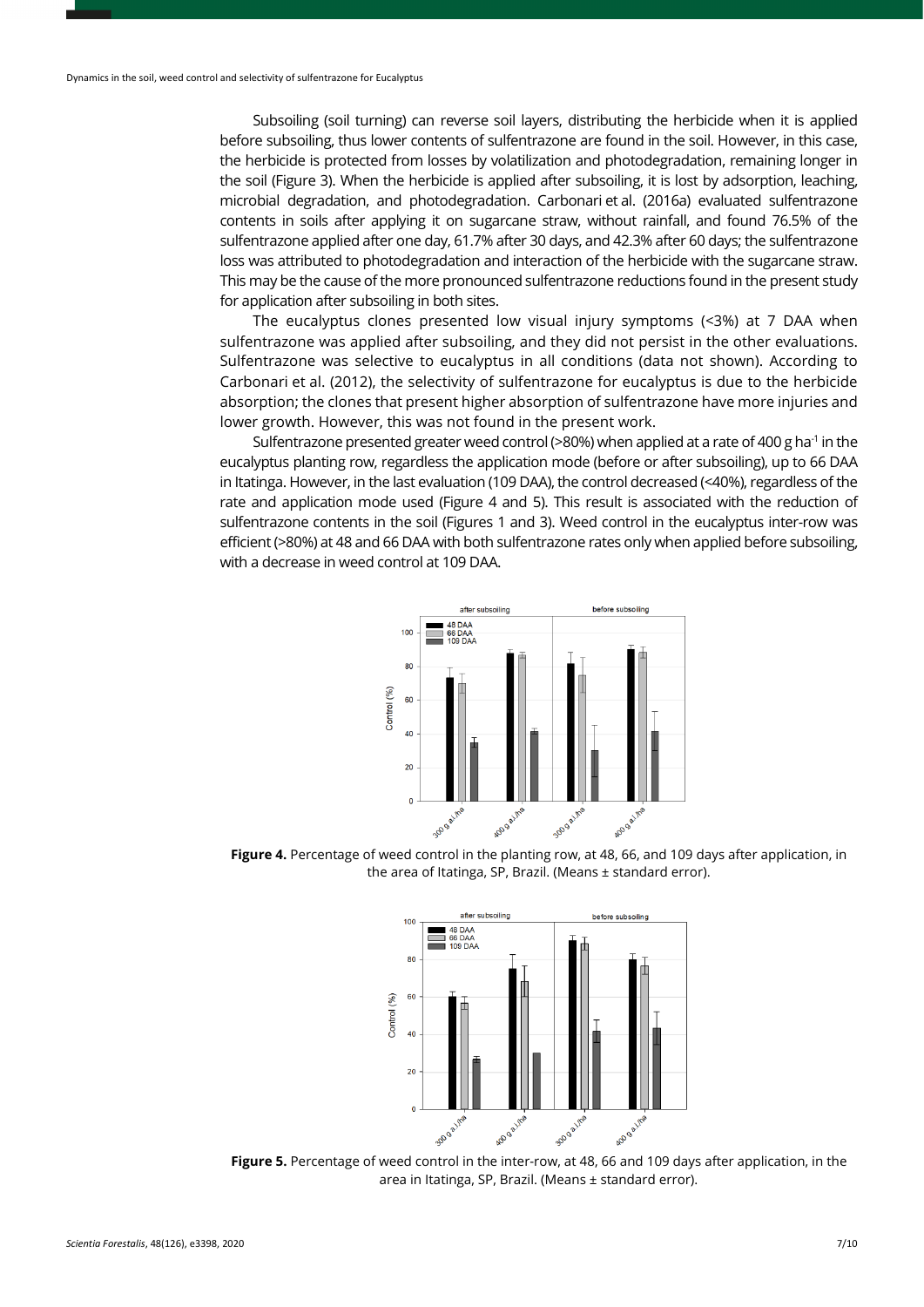No weed infestation was observed in the planting row in the area in Paranapanema, even in the control without herbicide application, therefore only the weed control data of the interrow are presented (Figure 6). Weed control with sulfentrazone was high (>80%) at 27 DAA for both rates with applications before subsoiling. This confirms the high sulfentrazone contents found in the soils of these plots (Figure 2). However, weed control decreased (<50%) at 70 and 97 DAA. The application after subsoiling resulted in no satisfactory weed control in the experimental area.



**Figure 6.** Percentage of weed control in the inter-row, at 37, 70 and 97 days after application, in the area in Paranapanema, SP, Brazil. (Means ± standard error).

Weed control with sulfentrazone was, in general, more efficient in the area in Itatinga (sandy soil, application in the wet season, with high accumulated rainfall between the evaluations) than that in Paranapanema (clayey soil, application in the dry season, with low accumulated rainfall between the first evaluations at 48 and 27 DAA). Sulfentrazone is more available in the soil solution in sandy soils than in clayey soils, and it is intensely adsorbed to soil colloids in clayey soils (Silva Junior et al., 2016; Monquero et al., 2010). According to Carbonari et al. (2016b), adsorption of sulfentrazone in clayey soils is four-fold that of sandy soils, i.e., the herbicide is four times more available in sandy soils. This may directly affect weed control and selectivity of the herbicide.

### **CONCLUSIONS**

The highest rates of sulfentrazone used resulted in greater contents of this herbicide in the soil in both evaluated areas. The sulfentrazone presented different dynamics in the evaluated soils. The application of sulfentrazone before subsoiling resulted in greater weed control on inter-row, despite the lower sulfentrazone contents found in the soils in the first evaluation. The sulfentrazone rates and application modes had no effect on the development of eucalyptus plants. It was possible to observe that the doses of 400 g ha-1 (sandy soil) and 600 g ha-1 (clay soil) provided higher residual and weed control when applied before subsoiling.

#### **ACKNOWLEDGEMENTS**

The São Paulo Research Foundation funded this research (FAPESP – Number: 2015/09390-1).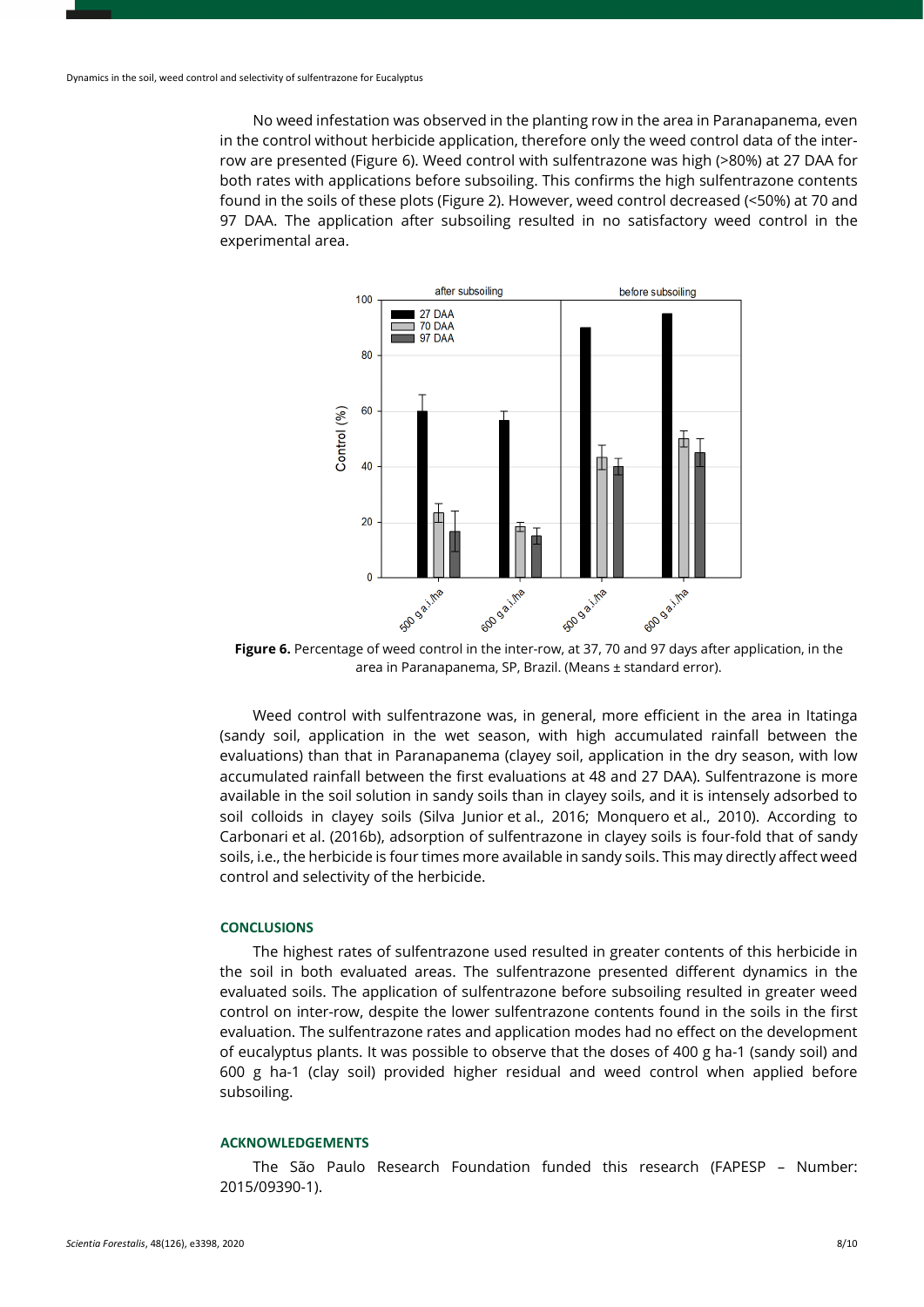# **REFERENCES**

- Blanco, F. M. G., Velini, E. D., & Batista Filho, A. (2010). Persistência do herbicida sulfentrazone em solo cultivado com cana-de-açúcar. *Bragantia*, *69*(1), 71-75[. http://dx.doi.org/10.1590/S0006-](https://doi.org/10.1590/S0006-87052010000100010) [87052010000100010.](https://doi.org/10.1590/S0006-87052010000100010)
- Braga, D. F., Freitas, F. C. L., Rocha, P. R. R., Araujo, A. G. D., & Melo, V. C. (2016). Leaching of sulfentrazone in soils from the sugarcane region in the northeast region of Brazil. *Planta Daninha*, *34*(1), 161-169[. http://dx.doi.org/10.1590/S0100-83582016340100017.](https://doi.org/10.1590/S0100-83582016340100017)
- Carbonari, C. A., Gomes, G. L., Trindade, M. L., Silva, J. R., & Velini, E. D. (2016a). Dynamics of sulfentrazone applied to sugar cane crop residues. *Weed Science*, *64*(1), 201-206. [http://dx.doi.org/10.1614/WS-D-14-00171.1.](https://doi.org/10.1614/WS-D-14-00171.1)
- Carbonari, C. A., Miranda, L. G., Gomes, G. L. G. C., Picoli Junior, G. J., Matos, A. K. A., & Velini, E. D. (2016b). Differential tolerance of eucalyptus clones to sulfentrazone applied in different soil textures. *Scientia Forestalis*, *44*(109), 9-18. [http://dx.doi.org/10.18671/scifor.v44n109.01.](https://doi.org/10.18671/scifor.v44n109.01)
- Carbonari, C. A., Velini, E. D., Gomes, G. L. G. C., Takahashi, E. N., & Araldi, R. (2012). Seletividade e absorção radicular do sulfentrazone em clones de eucalipto. *Planta Daninha*, *30*(1), 147-153. [http://dx.doi.org/10.1590/S0100-83582012000100017.](https://doi.org/10.1590/S0100-83582012000100017)
- Cruz, M. B., Alves, P. L. D. C. A., Karam, D., & Ferraudo, A. S. (2010). Capim-colonião e seus efeitos sobre o crescimento inicial de clones de *Eucalyptus* × *urograndis*. *Ciência Florestal*, *20*(3), 391-401. [http://dx.doi.org/10.5902/198050982054.](https://doi.org/10.5902/198050982054)
- Ferreira, G. L., Saraiva, D. T., Queiroz, G. P., Silva, D. V., Pereira, G. A. M., Ferreira, L. R., Oliveira Neto, S. N., & Mattiello, E. M. (2016). Eucalypt growth submitted to management of *Urochloa* spp. *Planta Daninha*, *34*(1), 99-107[. http://dx.doi.org/10.1590/S0100-83582016340100010.](https://doi.org/10.1590/S0100-83582016340100010)
- Freitas, M. A. M., Passos, A. B. R. J., Torres, L. G., Moraes, H. M. F., Faustino, L. A., Rocha, P. R. R., & Silva, A. A. (2014). Sorção do sulfentrazone em diferentes tipos de solo determinada por bioensaios. *Planta Daninha*, *32*(2), 385-392[. http://dx.doi.org/10.1590/S0100-83582014000200016.](https://doi.org/10.1590/S0100-83582014000200016)
- Garau, A. M., Ghersa, C. M., Lemcoff, J. H., & Barañao, J. J. (2009). Weeds in *Eucalyptus globulus* subsp. maidenii (F. Muell) establishment: effects of competition on sapling growth and survivorship. *New Forests*, *37*(3), 251-264[. http://dx.doi.org/10.1007/s11056-008-9121-8.](https://doi.org/10.1007/s11056-008-9121-8)
- Gatto, A., Barros, N. D., Novais, R. D., Costa, L. D., & Neves, J. C. L. (2003). Efeito do método de preparo do solo, em área de reforma, nas suas características, na composição mineral e na produtividade de plantações de *Eucalyptus grandis. Revista Árvore*, *27*(5), 635-646[. http://dx.doi.org/10.1590/S0100-](https://doi.org/10.1590/S0100-67622003000500006) [67622003000500006.](https://doi.org/10.1590/S0100-67622003000500006)
- Indústria Brasileira de Árvores IBÁ. (2017). *Relatório 2017*. São Paulo: IBÁ. Retrieved in 20139 March 12, from https://iba.org/images/shared/Biblioteca/IBA\_RelatorioAnual2017.pdf
- Machado, A. F. L., Ferreira, L. R., Santos, L. D. T., Santos, J. B., Ferreira, F. A., & Viana, R. G. (2009). Absorção, translocação e exsudação radicular de glyphosate em clones de eucalipto: clones. *Planta Daninha*, *27*(3), 549-554[. http://dx.doi.org/10.1590/S0100-83582009000300016.](https://doi.org/10.1590/S0100-83582009000300016)
- Martinez, C. O., De Souza Silva, C. M. M., Fay, E. F., Abakerli, R. B., Maia, A. D. H. N., & Durrant, L. R. (2008). The effects of moisture and temperature on the degradation of sulfentrazone. *Geoderma*, *147*(1-2), 56-62[. http://dx.doi.org/10.1016/j.geoderma.2008.07.005.](https://doi.org/10.1016/j.geoderma.2008.07.005)
- Martinez, C. O., Silva, C. M., Fay, E. F., Abakerli, R. B., Maia, A. H., & Durrant, L. R. (2010). Microbial degradation of sulfentrazone in a Brazilian rhodic hapludox soil. *Brazilian Journal of Microbiology*, *41*(1), 209-217. [PMid:24031483.](https://www.ncbi.nlm.nih.gov/entrez/query.fcgi?cmd=Retrieve&db=PubMed&list_uids=24031483&dopt=Abstract) [http://dx.doi.org/10.1590/S1517-83822010000100030.](https://doi.org/10.1590/S1517-83822010000100030)
- Medeiro, W. N., Melo, C. A. D., Tiburcio, R. A. S., Silva, G. S., Machado, A. F. L., Santos, L. D. T., & Ferreira, F. A. (2016). Crescimento inicial e concentração de nutrientes em clones de *Eucalyptus urophylla* x *Eucalyptus grandis* sob interferência de plantas daninhas. *Ciência Florestal*, *26*(1), 147-157. [http://dx.doi.org/10.5902/1980509821099.](https://doi.org/10.5902/1980509821099)
- Melo, C. A. D., Medeiros, W. N., Tuffi Santos, L. D., Ferreira, F. A., Tiburcio, R. A. S., & Ferreira, L. R. (2010). Lixiviação de sulfentrazone, isoxaflutole e oxyfluorfen no perfil de três solos. *Planta Daninha*, *28*(2), 385-392[. http://dx.doi.org/10.1590/S0100-83582010000200018.](https://doi.org/10.1590/S0100-83582010000200018)
- Monquero, P. A., Silva, P. V., Silva Hirata, A. C., Tablas, D. C., & Orzari, I. (2010). Leaching and persistence of sulfentrazone and imazapic. *Planta Daninha*, *28*(1), 185-195[. http://dx.doi.org/10.1590/S0100-](https://doi.org/10.1590/S0100-83582010000100022) [83582010000100022.](https://doi.org/10.1590/S0100-83582010000100022)
- Olivette, M. P. A., Castanho Filho, E. P., Sachs, R. C. C., Nachiluk, K., Martins, R., Camargo, F. P., Angelo, J. A., & Oliveira, L. H. D. C. L. (2011). Evolução e prospecção da agricultura paulista: liberação da área de pastagem para o cultivo da cana-de-açúcar, eucalipto, seringueira e reflexos na pecuária, 1996- 2030. *Informações Econômicas*, *41*(3), 37-67.